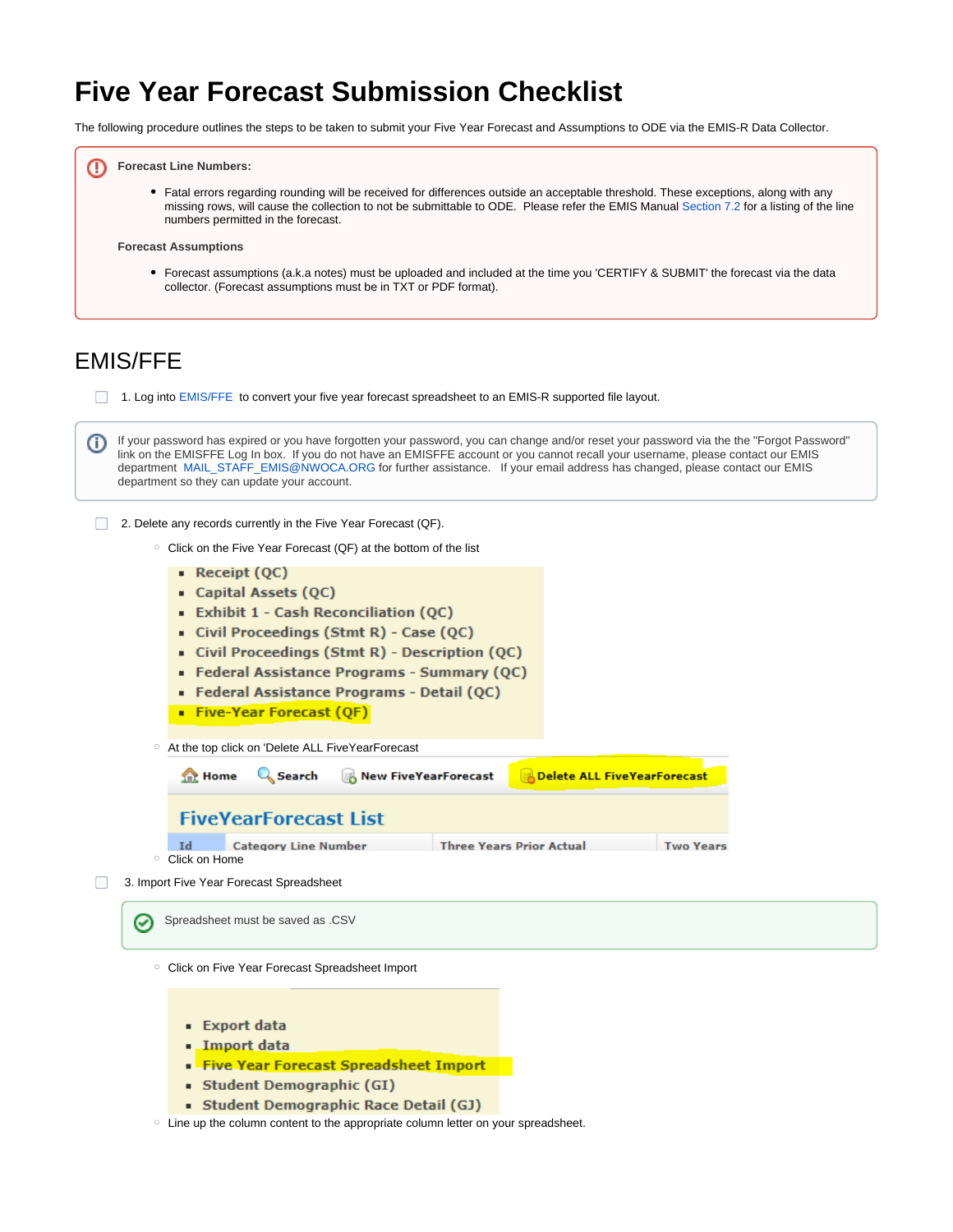The number of rows at the top means the number of rows listed before the first forecast line number. For example if Δ forecast line 1.01 is in row 12, then your number of rows at the top is 11.

Browse...

| <b>Import Five Year Forecast CSV File</b> |                   |  |  |  |
|-------------------------------------------|-------------------|--|--|--|
|                                           |                   |  |  |  |
| <b>Number of Header rows at top</b>       | $11$ $\vee$       |  |  |  |
| <b>Column Contents</b>                    | Column            |  |  |  |
| <b>Line Number</b>                        | $A \times$        |  |  |  |
| <b>3 Years Prior Actual</b>               | $C \times$        |  |  |  |
|                                           |                   |  |  |  |
| <b>2 Years Prior Actual</b>               | $D \times$        |  |  |  |
| <b>1 Year Prior Actual</b>                | $E \times$        |  |  |  |
|                                           |                   |  |  |  |
| <b>Average Change</b>                     | F V               |  |  |  |
| <b>Forecast Year 1</b>                    | $G \vee$          |  |  |  |
|                                           |                   |  |  |  |
| <b>Forecast Year 2</b>                    | $H \times$        |  |  |  |
| <b>Forecast Year 3</b>                    | $I \vee$          |  |  |  |
|                                           |                   |  |  |  |
| <b>Forecast Year 4</b>                    | $J \times$        |  |  |  |
| <b>Forecast Year 5</b>                    | $K \nvert \nabla$ |  |  |  |
|                                           |                   |  |  |  |
|                                           |                   |  |  |  |

**Import CSV File** 

Browse to find your forecast .CSV file

- Click on 'Import CSV file'
- Click on 'Home' then 'Five-Year Forecast (QF) to verify your numbers.
- $\circ$  Click on Home to go back to the homescreen

## 4. Export Forecast

<sup>o</sup> Click on 'Export Data  $\circ$ 

### **Export data**

- **Import data**
- Five Year Forecast Spreadsheet Import
- Student Demographic (GI)
- Student Demographic Race Detail (GJ)
- Student Effective Date Record (ED)
- <sup>o</sup> Select the appropriate Fiscal Year and the P Five Year Forecast reporting period.

| <b>Export Options</b> |                        |
|-----------------------|------------------------|
| <b>Fiscal Year:</b>   |                        |
| Data Set:             | P - Five Year Forecast |

Click Export file at the bottom

○ Click 'Save' to save this DISTRICTIRN\_FFE.SEQ file to a folder that you can find easily to upload the file into EMIS-R (data collector) later

An authorized person in the district (EMIS Coordinator, Treasurer, etc) will be running the data collection process and submitting the data to Λ ODE via EMIS-R. The EMIS-R roles include the "collector", "reviewer" and "submitter". As Treasurer, you need to communicate with your EMIS Coordinator as to what role(s) you need in the process.

# EMIS-R Data Collector

5. Access and log into the [EMIS-R Data Collector](http://emis-r.nwoca.org:7006/DCConsoleJSP/dc/Login.jsp)